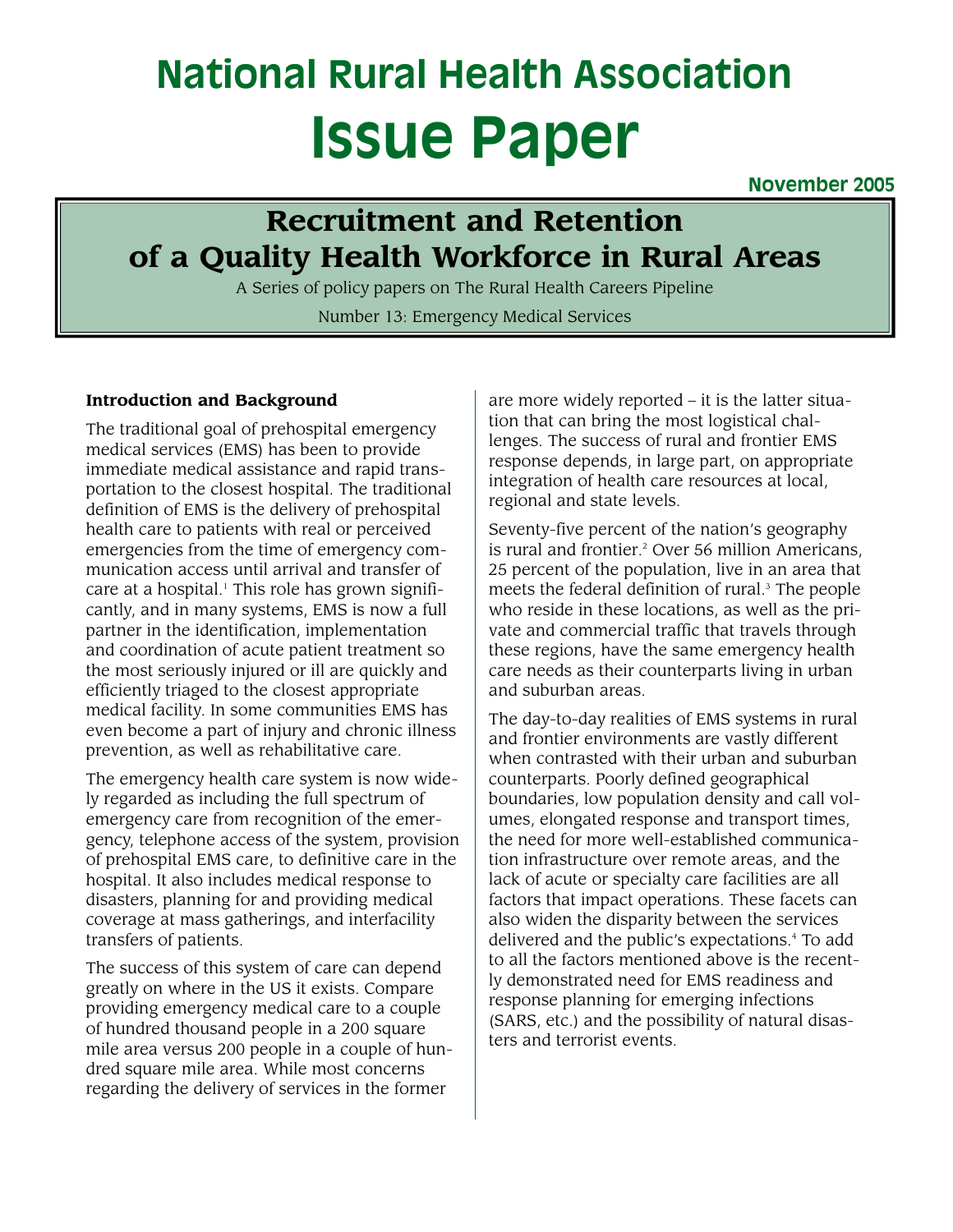#### **Workforce Issues**

*The Rural and Frontier EMS Agenda for the Future5 , the Rural EMS Initiative6* and numerous other state assessments and position papers from national organizations have assisted in identifying the difficulties facing the rural and frontier EMS environment and made strides in bringing about an understanding of this critical component of the health care system. While some of these issues are not unique to just these remote areas, they are more persistent and inherent. These challenges include:

• Difficulty in recruiting and retaining an adequate number of both volunteer and career providers of all skill levels: (First Responder, Emergency Medical Technician-Basic, Emergency Medical Technician – Intermediate and Emergency Medical Technician – Paramedic.

Very few small communities have paid EMS services. As of 2005, volunteer providers respond to medical emergencies in over 50 percent of the country. Even in those rural and frontier areas that do have career services, salaries are often not commensurate with the cost of living and providers are easily lured elsewhere with the promise of higher pay. Contributing to the staffing shortfalls are issues such as overall direct and indirect training costs; time commitments for initial and continuing training; low pay/decreased benefits; long hours; a decrease in the pool of volunteers; difficulty getting time off from other employers; and, low-volume work. Retention of personnel in these systems is also hampered by a lack of a satisfactory career ladder, inadequate or unskilled leadership, and insufficient technical support or equipment for training.

• Financial considerations strain provider ability to adequately compensate staff.

Nationwide Medicaid and Medicare reimbursement for EMS continues to be inadequate to cover real costs. The financial portfolio for EMS systems varies from one system to the next. For most systems, financial support for providing EMS comes from a combination of government subsidies and reimbursement from insurance companies. Among those that

bill insurers, reimbursement from Medicare constitutes 41 percent, a majority, of all reimbursement.7 Lack of know-how and resources prevent many rural systems from billing for reimbursement.<sup>8</sup> For systems that do bill, there is no guarantee of reimbursement.<sup>9.10</sup> Further complicating the financial portfolio of rural and frontier EMS systems is the reality that most responses and transports involve long travel distances and high operating expenses. These and other financial considerations combine to limit what rural EMS systems can do to adequately compensate staff. Additionally, the current EMS reimbursement system is built upon perverse incentives, such as paying for transport instead of the health services provided, and limiting the facilities to which patients can be transported.

• Training/educational issues.

Rural and frontier areas experience longer distances for providers and instructors to travel to receive or deliver critical initial and continuing training. The application of newer technologies such as video interactive learning, internet or telemedicine based training and satellite television classes can address some of these issues. Some of these courses are in development or already available using diverse distance delivery models. According to the National Center for Educational Statistics, over three million students enrolled in 127,400 different distance courses between  $2000$  and  $2001$ .<sup>11</sup> Recent data show a threefold increase between 2000 and 2004 in the number of undergraduate students taking an entire program using distance education resources. EMTs and paramedics are being bombarded with numerous opportunities for attaining initial and continuing education outside of the traditional classroom setting.<sup>12</sup> Anecdotal evidence suggests EMTs and paramedics working or residing in rural or frontier areas do not take full advantage of these resources. Development and dissemination of these resources for EMS education purposes should be evaluated and improved where necessary.

• Distances to definitive care often requires a more skilled provider.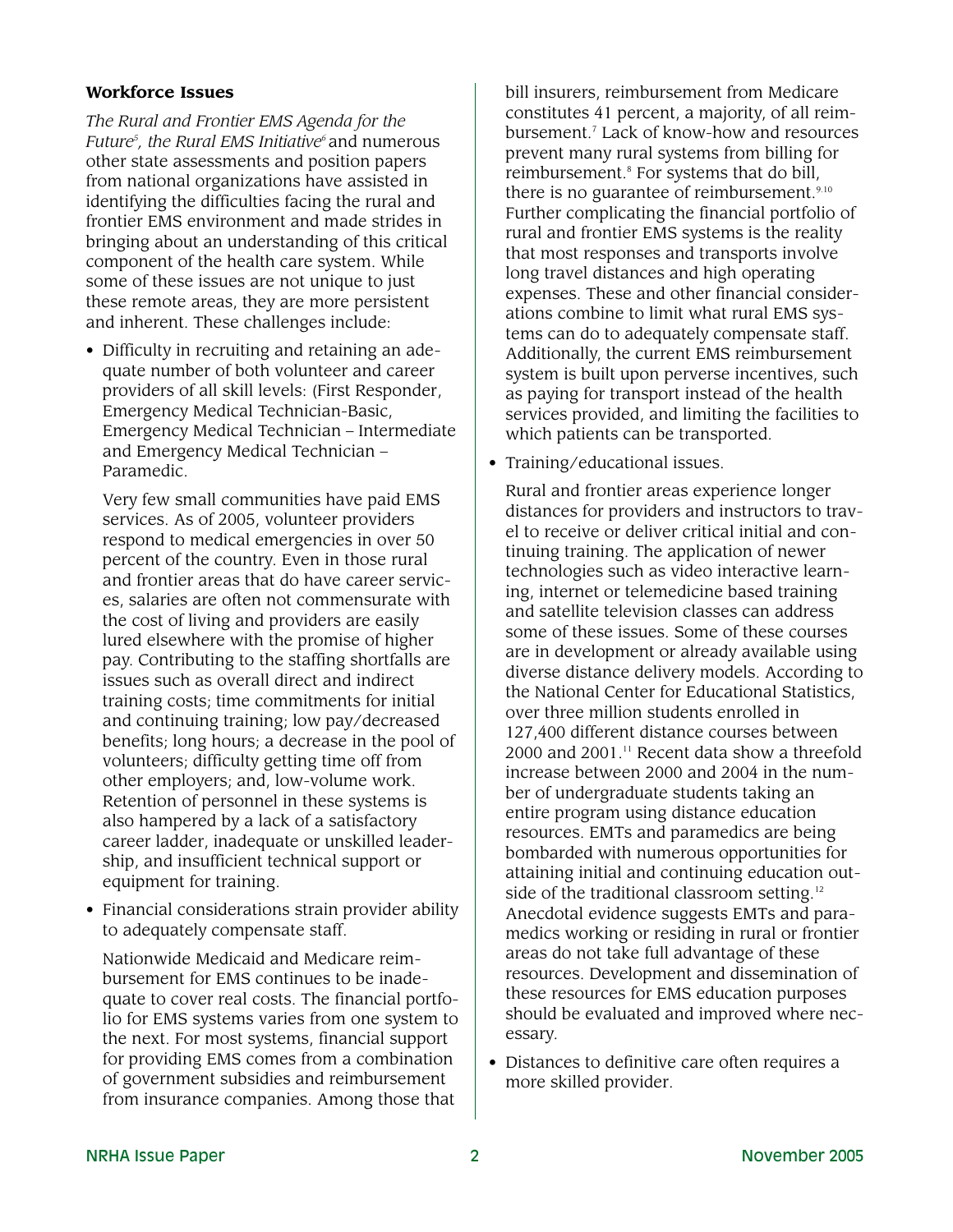As rural and frontier medical facilities are traditionally smaller, located farther apart and have fewer technical capabilities than those located in more metropolitan areas, there is more of a need to bring advanced clinical treatment modalities and interventions to the prehospital environment. This includes, but is not limited to, the ability to capture and transmit 12-lead EKGs, the screening for and administration of thrombolytic agents and an increased dependence on aero medical evacuation for both medical and trauma patients.

• Obtaining adequate medical oversight is problematic.

The lack of qualified medical oversight in rural and frontier EMS systems is a major concern in a number of states. While local non-emergency physicians often fill the need, these doctors often lack the training, interest or incentives (including compensation) to participate actively as EMS medical directors. In fact, EMS personnel may be the only health care providers and must seek medical direction from physicians many miles away – sometimes hundreds.<sup>13</sup> This situation increases the challenge by limiting the opportunities for training, quality improvement activities and personal interaction between EMS medical directors and local EMS providers.

# **Recommendations**

# 1. EMS: The Under-Developed Resource

The National Rural Health Association (NRHA) believes that all communities should have comparable levels of EMS preparedness and response. Whether provided by volunteer or career services, by governmental agencies or the private sector, this is a basic health need. The following recommendations will define workforce needs that are matched to community need:

- *Rural communities* (those with clinics and hospitals and those without) should complete a health care needs assessment and then build a system that matches the role of EMS personnel to meet those needs.
- *States* should examine and modify their current Basic and Advanced Life Support proto-

cols14 to better meet the needs of rural and frontier communities. States should integrate EMS programs into health care education pipeline programs beginning at the secondary school level. States should adopt a nationally consistent definition of "volunteer" for EMS personnel.

- *• Federal agencies* should continue to recognize the unique issues of rural and frontier communities, embrace policies that are ruralfriendly, remove disincentives, and provide incentives for states (including model state legislation) to implement these policies.
- *NRHA, the National Organization of State Offices of Rural Health (NOSORH) and the Rural EMS & Trauma Technical Assistance Center (REMSTTAC)* should remain engaged in the rural component of NHTSA's EMS Workforce Agenda for the Future. They should also continue participation in the International Roundtable on Community Paramedicine to encourage adoption of internationally successful expanded scope and expanded service models in the United States.
- *Congress* should provide funding to create and implement innovative pilot programs supporting these recommendations. Congress should also assure rural and frontier EMS careers are categorically eligible for federal funds that support health care workforce development.

#### 2. EMS: The Under-Funded Resource

The NRHA supports grant programs that bring necessary equipment and training to the underserved rural and frontier communities and costbased rural ambulance reimbursement. The following recommendations will assure funding for an adequate workforce that is matched to community need:

- *Rural communities* should assure their EMS agencies are incorporated under an appropriate model and community leaders should assume roles as board members of these corporations. As volunteer systems become more difficult to maintain, transition to paid services must be considered.
- *States* should assure the EMS is included in the statutory minimum benefit set for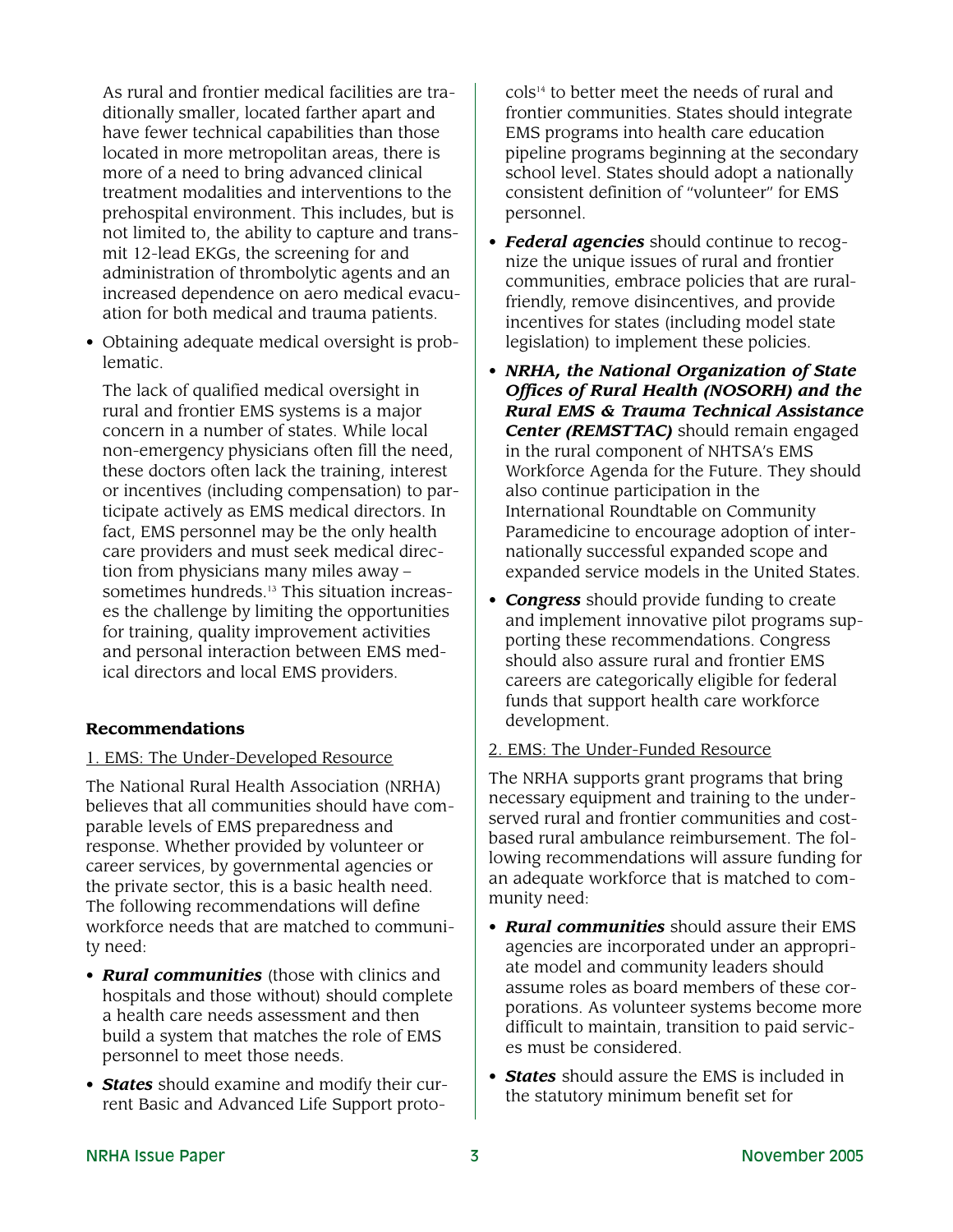Medicaid programs – and in the required benefit set for insurance companies and managed care organizations that they regulate. States should also consider adopting specialized funding mechanisms to support rural and frontier ambulance services.

- *Federal agencies* should assure, where flexibility exists, payment policies for rural and frontier ambulance services reflect the increased cost due to an inherent cost of readiness and low volume, and assure that ambulance services can recover their costs related to Homeland Security and disasterrelated events through grant programs.
- *NRHA, NOSORH and REMSTTAC* should develop and make readily available tools to assist rural and frontier ambulance services in identifying costs; preparing budgets; accounting; and, identify reimbursement best practices.
- *Congress* should pass legislation assuring that rural areas are appropriately identified for federal program reimbursement, for costbased Medicare reimbursement, to alleviate the burden of un-due taxes, and to assure EMS agencies are eligible participants in grant programs whenever possible. Reverse reimbursement incentives should be eliminated; ambulance payment policy should encourage treat and release and transportation to the most appropriate facility, including physician clinics and free-standing urgent care centers.

#### 2. EMS: The Under-Technolized Resource

The NRHA believes improvements in the infrastructure and technology of EMS communications systems — including improved internet access, the adoption of remote patient monitoring and transmission devices, better links to telemedicine and distance learning resources, the dissemination of electronic EMS patient care record keeping technologies, and enhanced training of EMS dispatchers — are a critical necessity. The following recommendations will improve access to an adequately funded workforce with reduced risks, having modern technology, matched to community need:

• *Rural communities* should assure that timely dispatch of EMS resources is accomplished,

there is coordination among EMS and other public safety agencies and at least basic access to medical direction is in place.

- *States* should oversee the 100 percent implementation of enhanced (E-9-1-1) and wireless enhanced (WE-9-1-1) access statewide.
- *Federal agencies* should assure that unless explicitly excluded by Congress, rural EMS agencies have full access to technology grants and technical assistance
- *NRHA, NOSORH and REMSTTAC* should collect and distribute rural ambulance technology best practices.
- *Congress* should assure that rural ambulance services can access the Universal Service Fund and other technology grant programs.

# 3. EMS: The Under-Supported Resource

The NRHA encourages State and regional EMS entities to take the lead role in developing specific outreach efforts for training and supporting rural and frontier physicians to serve as EMS medical directors, including the use of distance learning techniques and employing multiple methods of delivering a national standard medical direction curriculum. The following recommendations will improve access to an adequately funded workforce with reduced risks, having modern technology, with appropriate medical oversight, matched to community need:

- *Rural communities* should identify local funds to pay EMS medical directors for their service.
- *States* should encourage the maximum use of licensed and certified health personnel (such as Nurse Practitioners and Physician Assistants), who are credentialed at a level greater than the community EMS personnel and have completed medical direction courses using the national standard curriculum, to assist in the supervision of EMS personnel under the direction of a physician at more distant sites.
- *Federal agencies* should provide technical assistance to communities and ambulance services for obtaining adequately trained medical direction resources, including web-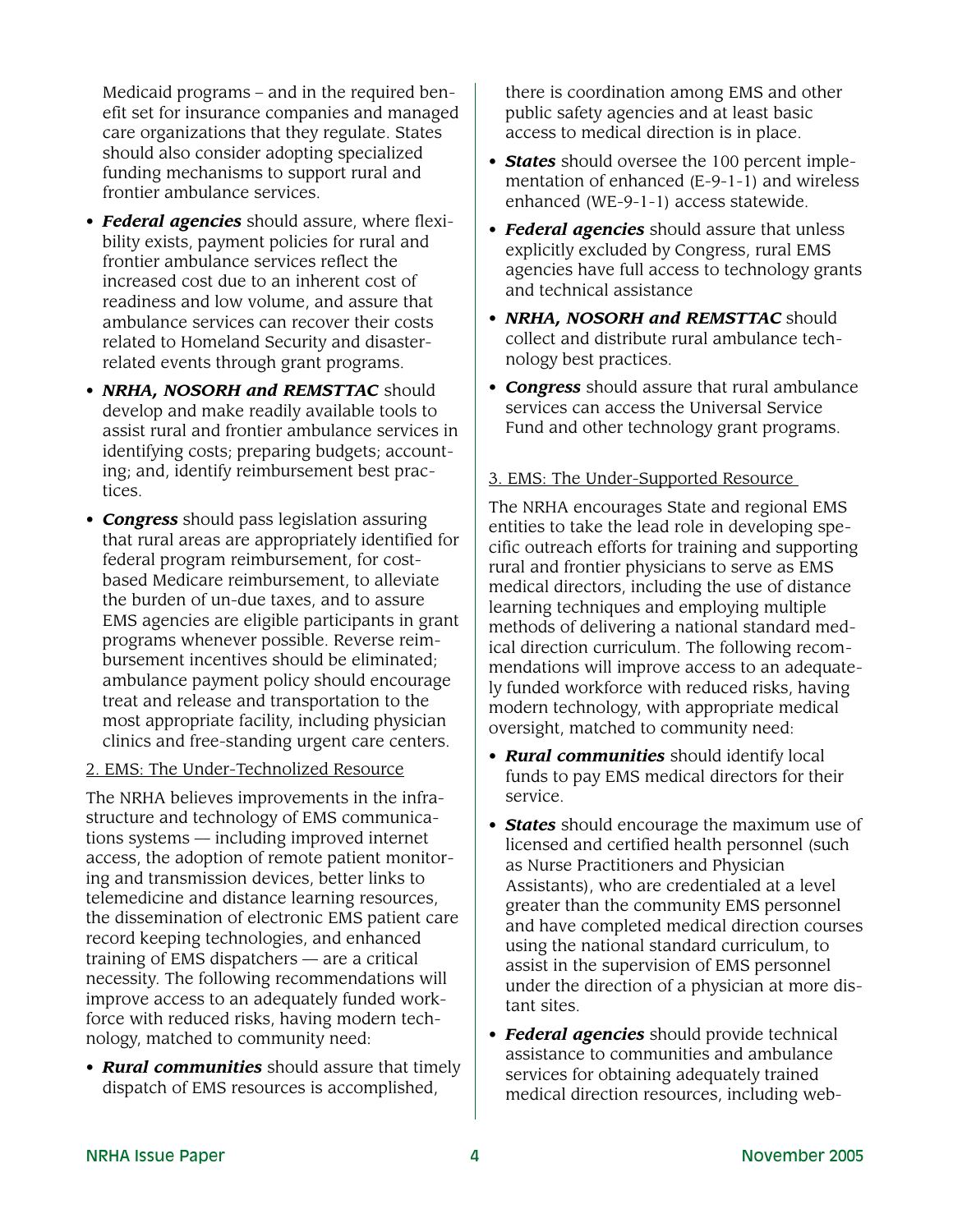based access to a national standard course. EMS medical directors should be engaged in writing grant guidance for programs EMS agencies are eligible applicants for, and in grant reviews.

- NRHA, NOSORH and REMSTTAC should assure that communities and ambulance services are aware of the national standard training materials and how to access them.
- *Congress* should assure that EMS medical direction physicians are engaged in all appropriate Homeland Security and Bioterrorism advisory committees, as well as all federally sponsored EMS training academies.

#### **Summary**

Emergency Medical Services are not a "one size fits all" proposition. The recently published Rural and Frontier EMS Agenda for the Future from

the National Rural Health Association has increased the overall awareness of government policymakers around the country of the distinctive workforce features and issues facing rural and frontier EMS systems. It has presented realistic recommendations for needed improvements to the prehospital services in these environments. Government and community leaders, rural health practitioners and policy makers of all levels who interact with EMS systems, as well as rural and frontier EMS providers and system managers themselves, would also be well served to read this important document.

As recently as 2003, the lack of any federal government initiative to address the myriad of problems faced by rural and frontier EMS was clearly identified and with it came a call for further development of rural EMS by state and local governments.<sup>15</sup>

### **REFERENCES:**

<sup>1</sup> National Highway Traffic Safety Administration (NHTSA). (2004) *National EMS Research Agenda.* Retrieved October 7, 2005 from NHTSA Website:

http://www.nhtsa.dot.gov/people/injury/ems/EMS03-ResearchAgenda/home.htm

<sup>2</sup> Garman, A. et. al The Golden Rule. *Journal of Emergency Medical Services*. December 2004 Vol. 29, Number 12, pp. 48-67

<sup>3</sup> Becknell, J. et. al. EMS in Rural America. *Emergency Medical Services*. Nov. 2002 Vol. 31, Number 11, pp. 41-48

<sup>4</sup> Brown, LH, et. al. Public perceptions of a rural emergency medical services system. *Prehospital and Disaster Medicine*. 1994 Oct-Dec;9(4):257-9

<sup>5</sup> http://www.nrharural.org/groups/graphics/EMS\_Book\_9\_17A.pdf. Accessed September 24, 2005

<sup>6</sup> http://www.med.und.nodak.edu/depts/rural/pdf/remsi.pdf. Accessed September 24, 2005

 $^7$  Mohr, P E, Cheng, M, Mueller, C D, and Good, C D. Findings from the 1999 National Survey of Ambulance Providers: Final Report. 2000. Bethesda, MD, Project HOPE Center for Health Affairs.

<sup>8</sup> McGinnis, K K. *Rural and Frontier EMS Agenda for the Future*. 2004. Kansas City, MO, National Rural Health Association.

<sup>9</sup> Hauswald M, Jambrosic M. Denial of ambulance reimbursement:—Can reviewers determine what is an emergency? *Prehosp Emerg Care*. 2004;8:162-165.

<sup>10</sup> Schoenman, J A, Mohr, P E, Mueller, C D, and Milet, M. "EMS Activities Under the Flex Grant Program." Chapter 4 of *The Rural Hospital Flexibility Program Tracking Project Year 03 Report*. 2002. Submitted to the Federal Office of Rural Health Policy, Health Resources and Services Administration.